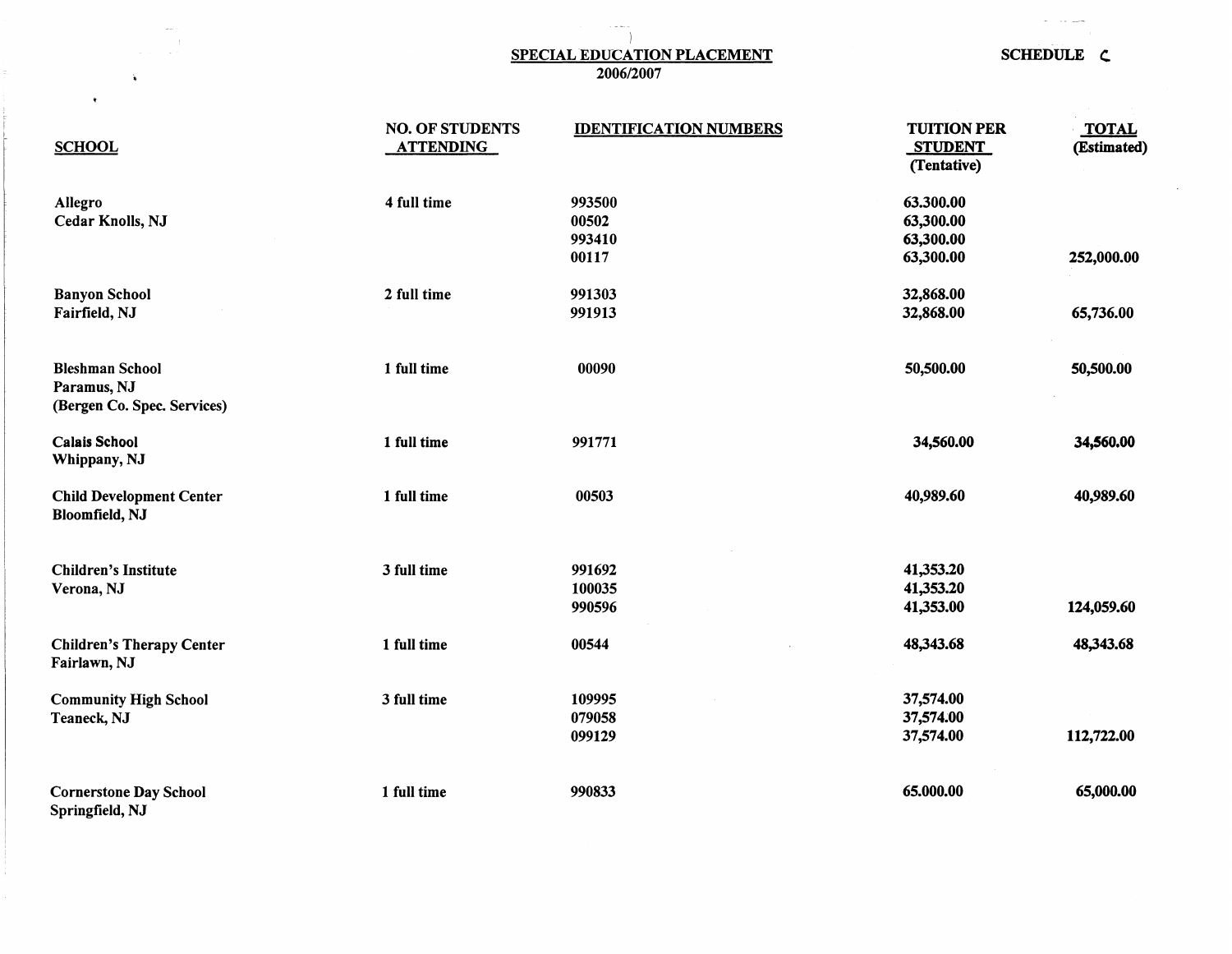| $\Delta$                                                                               |                                            |                               |                                                     |                             |
|----------------------------------------------------------------------------------------|--------------------------------------------|-------------------------------|-----------------------------------------------------|-----------------------------|
| $\epsilon$<br><b>SCHOOL</b>                                                            | <b>NO. OF STUDENTS</b><br><b>ATTENDING</b> | <b>IDENTIFICATION NUMBERS</b> | <b>TUITION PER</b><br><b>STUDENT</b><br>(Tentative) | <b>TOTAL</b><br>(Estimated) |
| <b>ECLC</b><br>Chatham, NJ                                                             | 2 full time                                | 990209<br>990364              | 30,474.00<br>30,474.00                              | 60,948.00                   |
| <b>Essex County Day Training</b><br><b>Regional Day School</b><br>Newark, NJ           | 1 full time                                | 00545                         | <b>State Assigned tuition</b>                       |                             |
| <b>Felician School</b><br>Lodi, NJ                                                     | 1 full time                                | 990919                        | 31,149.00                                           | 31,149.00                   |
| First Cerebral Palsy of NJ<br>Belleville, NJ                                           | 1 full time                                | 00516                         | 44,906.40                                           | 44,906.40                   |
| F.N. Brown<br>Verona, NJ                                                               | 1 full time                                | 993249                        | 28,524.00                                           | 28,524.00                   |
| <b>Forum School</b><br>Waldwick, NJ                                                    | 1 full time                                | 994427                        | 37,719.00                                           | 37,719.00                   |
| <b>Godwin School</b><br>Midland Park, NJ<br>(Bergen Co. Special Services)              | 1 full time                                | 00517<br>(Out of county fee)  | 49,540.00<br>5,700.00                               | 55,240.00                   |
| <b>Governor Livingston High School</b><br>Berkeley Heights, NJ                         | 1 full time                                | 900459                        | 47,470.24                                           | 47,470.24                   |
| <b>Horizon School</b><br>Livingston, NJ<br>(Cerebral Palsy Association of North Jersey | 3 full time                                | 993932<br>00504               | 50,148.00<br>50,148.00                              | 97,255.80                   |
| <b>Institute For Educational Achievement</b><br>New Milford, NJ                        | 1 full time                                | 00528                         | 60,840.00                                           | 60,840.00                   |
| <b>Lakeview School</b><br>Edison, NJ<br>(0, 1, 1, 1, 0, 1, 0, 0, 1, 0, 1)              | 1 full time                                | 00081                         | 61,740.00                                           | 61,740.00                   |

(Cerebral Palsy Center)

 $\mathcal{L}_{\text{max}}$  . The contract  $\mathcal{L}_{\text{max}}$ 

 $\frac{1}{2}$  .

ŧ i<br>T

 $\mathcal{L}^{\text{max}}_{\text{max}}$  , where  $\mathcal{L}^{\text{max}}_{\text{max}}$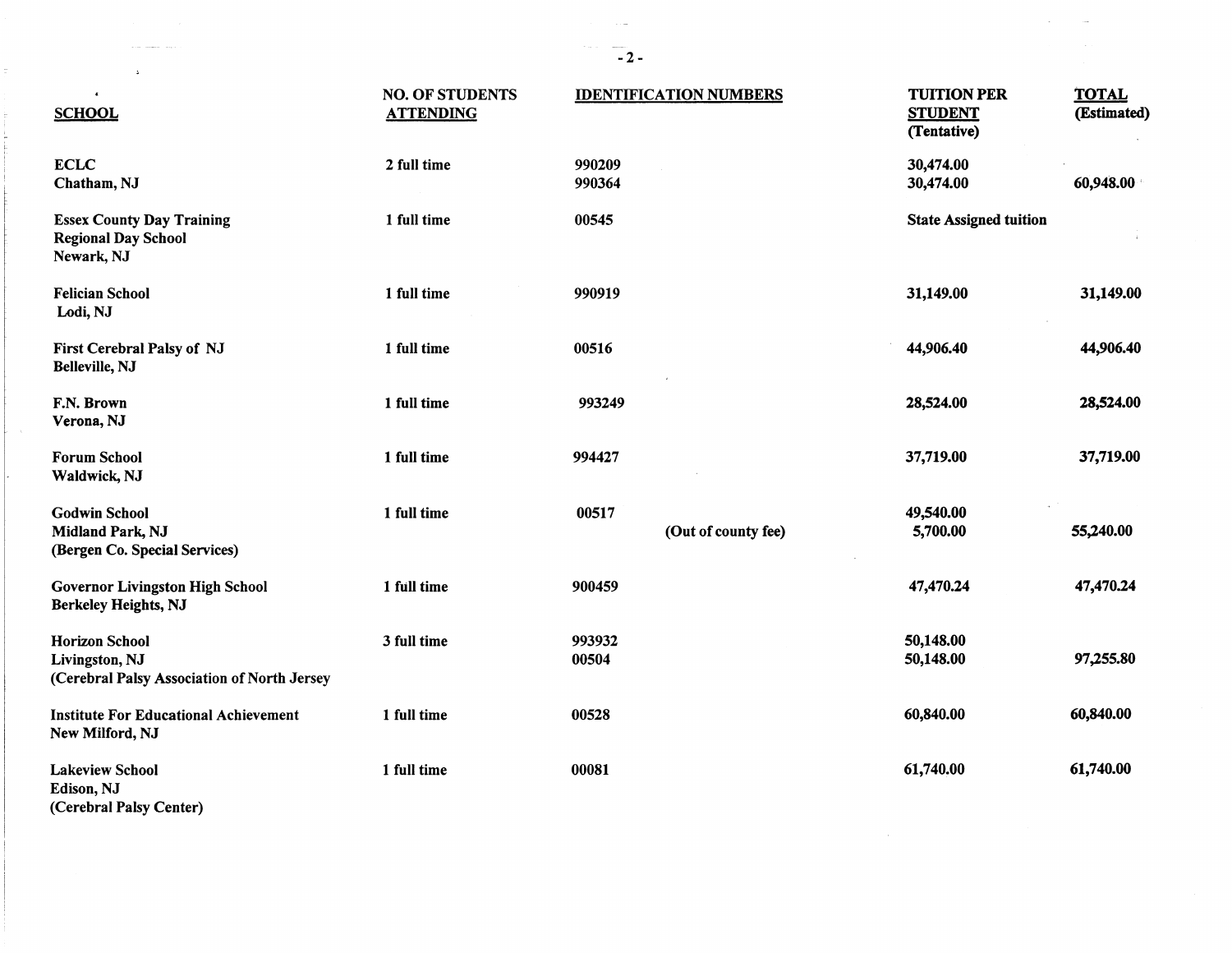| $\epsilon$                                                                                       | <b>NO. OF STUDENTS</b> |                                      | <b>TUITION PER</b>                               |                             |
|--------------------------------------------------------------------------------------------------|------------------------|--------------------------------------|--------------------------------------------------|-----------------------------|
| <b>SCHOOL</b>                                                                                    | <b>ATTENDING</b>       | <b>IDENTIFICATION NUMBERS</b>        | <b>STUDENT</b><br>(Tentative)                    | <b>TOTAL</b><br>(Estimated) |
| <b>Lakeview Learning Center</b><br>Wayne, NJ                                                     | 1 full time            | 00512                                | 39,228.00                                        | 39,228.00                   |
| Little Falls School #2<br>Little Falls, NJ                                                       | 1 full time            | 00507                                | 28,384.00                                        | 28,384.00                   |
| <b>Midland School</b><br>North Branch, NJ                                                        | 1 full time            | 00054                                | 34,704.00                                        | 34,704.00                   |
| Montclair State U. Psychoeducation Center<br><b>Demonstration Program</b><br>Montclair, NJ       | 2 full time            | 00526<br>00529                       | 71,280.00<br>74,448.00                           | 145,728.00                  |
| <b>Morris Union Jointure Commission</b><br>New Providence, NJ<br>(Developmental Learning Center) | 1 full time            | 990204                               | 67,826.00                                        | 67,826.00                   |
| <b>New Beginnings</b><br>Fairfield, NJ                                                           | 4 full time            | 993745<br>992260<br>990540<br>994592 | 48,112.20<br>48,112.20<br>48,112.20<br>48,112.20 | 192,448.40                  |
| North Hudson Academy<br>North Bergen, NJ                                                         | 1 full time            | 079181                               | 31.694.40                                        | 31,694.40                   |
| <b>NW Essex Comm. Healthcare Network</b><br>Belleville, NJ                                       | 1 full time            | 00521                                | 43,482.60                                        | 43,482.60                   |
| Passaic County Cerebral Palsy Center<br>Clifton, NJ                                              | 1 full time            | 00478                                | 45,185.40                                        | 45,185.40                   |
| <b>Phoenix Learning Center</b><br>Nutley, NJ                                                     | 4 full time            | 991752<br>994871<br>993510           | 44,168.40<br>44,16840<br>44,168.40<br>44,168.40  | 105,766.00                  |
| <b>Sage Day School</b><br>Rochelle Park, NJ                                                      | 1 full time            | 990396<br>991089                     | 36.925.00<br>36,925.00                           | 73,850.00                   |

-3-

ilian.

i<br>F

 $\mathcal{L}^{\mathcal{L}}(\mathcal{L}^{\mathcal{L}}(\mathcal{L}^{\mathcal{L}}(\mathcal{L}^{\mathcal{L}}(\mathcal{L}^{\mathcal{L}}(\mathcal{L}^{\mathcal{L}}(\mathcal{L}^{\mathcal{L}}(\mathcal{L}^{\mathcal{L}}(\mathcal{L}^{\mathcal{L}}(\mathcal{L}^{\mathcal{L}}(\mathcal{L}^{\mathcal{L}}(\mathcal{L}^{\mathcal{L}}(\mathcal{L}^{\mathcal{L}}(\mathcal{L}^{\mathcal{L}}(\mathcal{L}^{\mathcal{L}}(\mathcal{L}^{\mathcal{L}}(\mathcal{L}^{\mathcal{L$ 

سيست

 $\Delta \sim 1$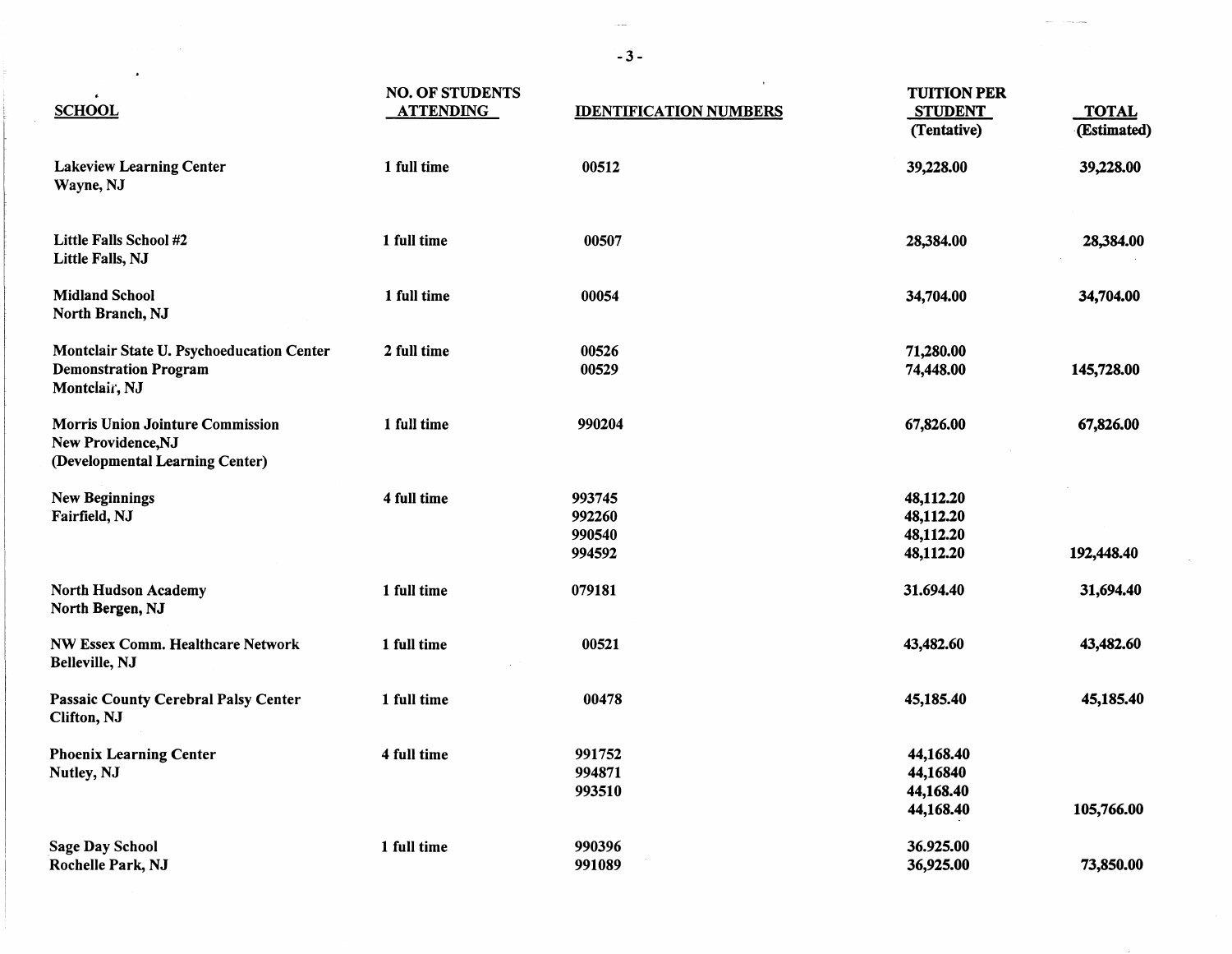| <b>SCHOOL</b>                                                      | <b>NO. OF STUDENTS</b><br><b>ATTENDING</b> | <b>IDENTIFICATION NUMBERS</b> | <b>TUITION PER</b><br><b>STUDENT</b><br>(Tentative) | <b>TOTAL</b><br>(Estimated) |
|--------------------------------------------------------------------|--------------------------------------------|-------------------------------|-----------------------------------------------------|-----------------------------|
| Slocum/Skewes<br>Ridgefield, NJ<br>(Ridgefield Board of Education) | 2 full time                                | 00420<br>00236                | 52,883.00<br>52,883.00                              | 105,766.00                  |
| <b>Washington Academy</b><br>Cedar Grove, NJ                       | 1 full time                                | 991068                        | 36,399.60                                           | 36,399.60                   |
| <b>Windsor Learning Center</b><br>Pompton Lakes, NJ                | 3 full time                                | 990722<br>993637<br>991260    | 40,746.00<br>40,746.00<br>40,746.00                 | 122,238.00                  |

 $-4-$ 

 $\mathcal{L}^{\mathcal{L}}(\mathcal{L}^{\mathcal{L}})$  and  $\mathcal{L}^{\mathcal{L}}(\mathcal{L}^{\mathcal{L}})$  . In the case of

 $\mathcal{L}(\mathcal{L}^{\mathcal{L}})$  and  $\mathcal{L}(\mathcal{L}^{\mathcal{L}})$  . We can consider the  $\mathcal{L}^{\mathcal{L}}$ 

 $\label{eq:2.1} \mathcal{L}(\mathcal{L}^{\mathcal{L}}_{\mathcal{L}}(\mathcal{L}^{\mathcal{L}}_{\mathcal{L}})) = \mathcal{L}(\mathcal{L}^{\mathcal{L}}_{\mathcal{L}}(\mathcal{L}^{\mathcal{L}}_{\mathcal{L}})) = \mathcal{L}(\mathcal{L}^{\mathcal{L}}_{\mathcal{L}}(\mathcal{L}^{\mathcal{L}}_{\mathcal{L}})) = \mathcal{L}(\mathcal{L}^{\mathcal{L}}_{\mathcal{L}}(\mathcal{L}^{\mathcal{L}}_{\mathcal{L}}))$ 

 $\label{eq:2.1} \frac{1}{\sqrt{2}}\int_{\mathbb{R}^3}\frac{1}{\sqrt{2}}\left(\frac{1}{\sqrt{2}}\right)^2\frac{1}{\sqrt{2}}\left(\frac{1}{\sqrt{2}}\right)^2\frac{1}{\sqrt{2}}\left(\frac{1}{\sqrt{2}}\right)^2\frac{1}{\sqrt{2}}\left(\frac{1}{\sqrt{2}}\right)^2.$ 

 $\sigma$  , and  $\sigma$  -masses  $\mu$ 

 $\mathcal{A}^{\mathcal{A}}_{\mathcal{A}}$  and  $\mathcal{A}^{\mathcal{A}}_{\mathcal{A}}$  and  $\mathcal{A}^{\mathcal{A}}_{\mathcal{A}}$ 

 $\mathbf{r}$  and  $\mathbf{r}$  are  $\mathbf{r}$  . The set of  $\mathbf{r}$ 

 $\tau$  .